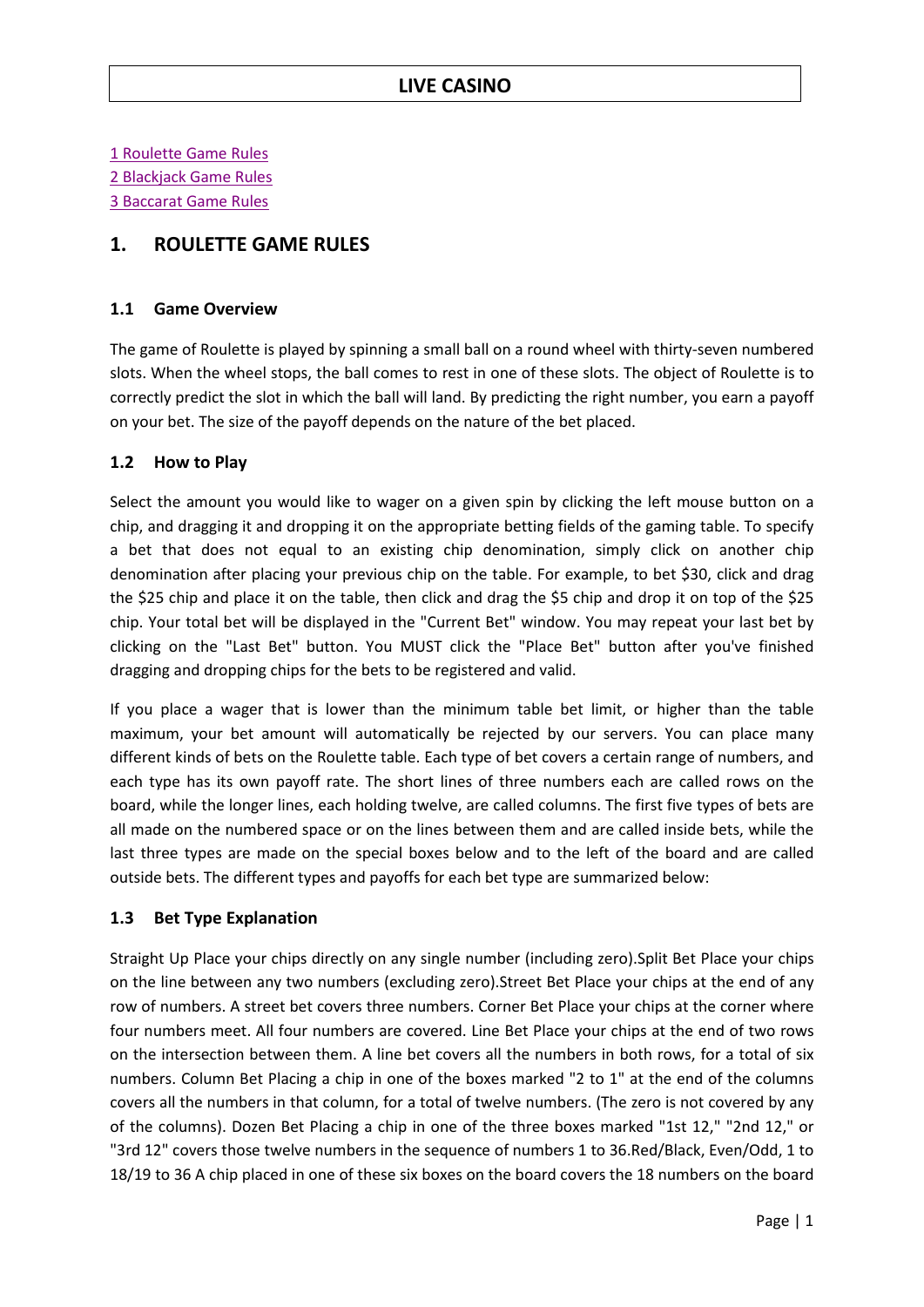as described in that box. (The zero is not covered by any of these boxes.) Each box covers eighteen numbers. Once a spin is complete, the winning number will be noted on the table with a highlighted colour.

## **1.4 Payoffs**

1 Number 35 to 1 2 Numbers 17 to 1 3 Numbers 11 to 1 4 Numbers 8 to 1 6 Numbers 5 to 1 12 Numbers 2 to 1 18 Numbers 1 to 1

## **1.5 Chatting**

To begin chatting, click on the white bar in the chat box at the bottom left-hand corner of the game screen. You may chat with others at the table by typing a message in the white bar and pressing Send. Your message and the messages of others will appear in the top part of the game window. Please refrain from using any language or discussing topics that others may deem offensive. Failure to comply with this rule may result in your account being blocked by our support team. If you feel that someone is abusing this rule, please send an e-mail to our support and we will look into it.

## [To the top](#page-0-1)

# <span id="page-1-0"></span>**2. BLACKJACK GAME RULES**

## **2.1 Definitions and specifications**

#### **2.1.1** Definitions

**Blackjack:** An ace and an additional card with a point value of ten, dealt as the initial two cards to a player or the dealer.

**Hard total or hard point count total:** The total point count of a hand which contains no aces or which contains aces that are each counted as one in value.

**Hole card:** A card dealt face down to the dealer which remains face down until all the players other than the dealer have received all the cards they have requested.

Layout or table layout: The felt, cloth, or other material covering the playing surface of a blackjack table.

Soft total or soft point count total: The total point count of a hand containing one or more aces when one ace is counted as eleven in value.

#### **2.1.2** Physical characteristics of the black jack table(s)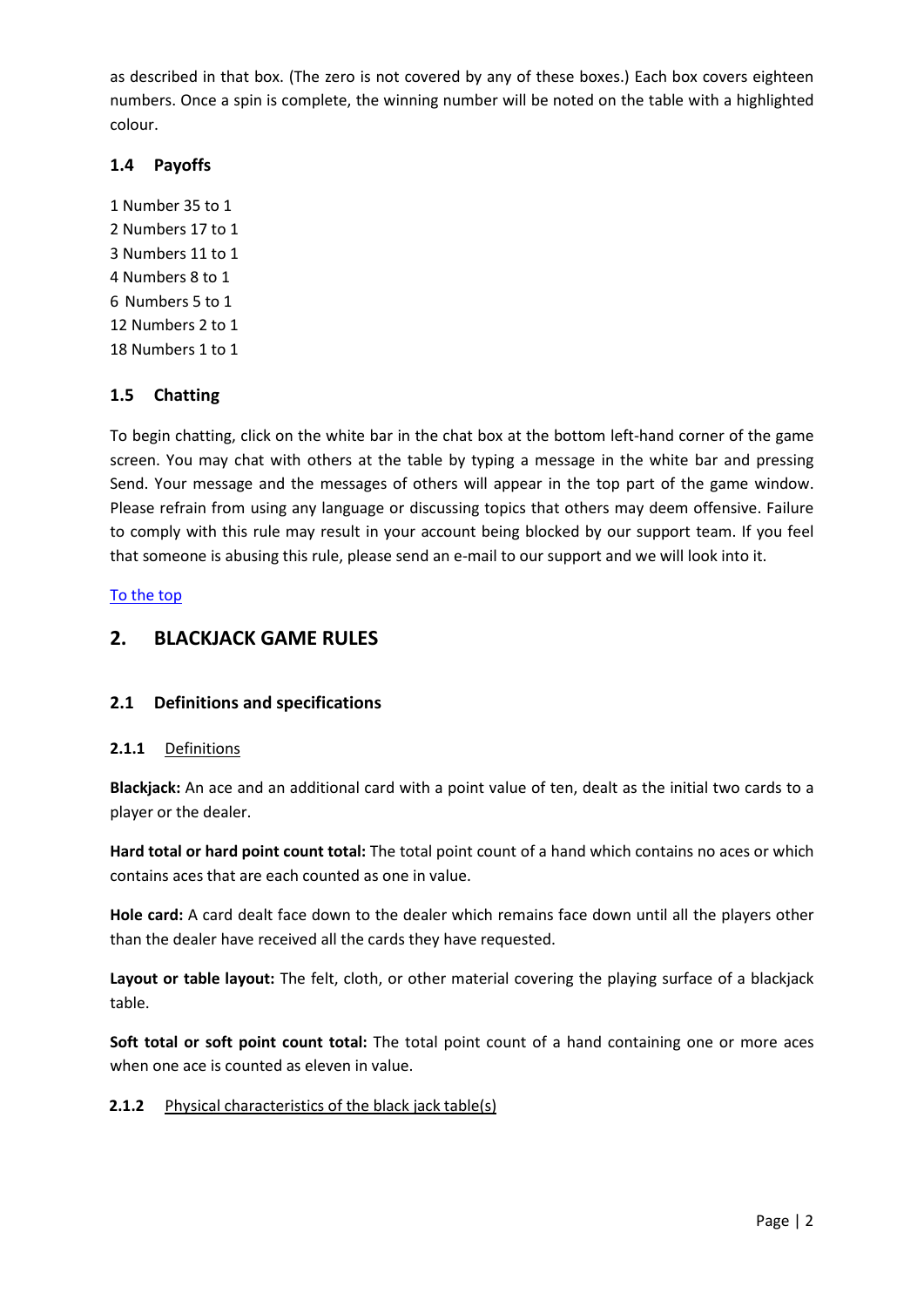- **2.1.3** Blackjack shall be played on a standard 1450x800mm round cut table having with places for up to and no more than seven players on the one side and a place for the dealer on the other.
- **2.1.4** A blackjack table must have a discard rack. Tables are not equipped with a 'no peek' device. Card scanners can be used as an alternative to 'no peek' devices. If more than one black jack table is in play, tables must have an identifying number, assigned by the casino, on the surface of the table or a table accessory.
- **2.1.5** The following notices shall appear either on the table layout or on table signage clearly visible to every player at the table:
	- **a.** One of these statements, in substantially this form: "dealer must draw to 16 and stand on all 17's," or alternatively, "dealer must draw to soft 17."
	- **b.** "Blackjack pays 3 to 2" (substitute higher odds according to fact); and "Insurance pays 2 to 1" (substitute higher odds and restrictions on insurance according to fact).
- **2.1.6** The rules of the game must set forth:
	- **a.** Minimum and maximum table betting limits, and if applicable, minimum and maximum table betting limits for special circumstances.
	- **b.** If applicable, any restrictions on doubling down.
	- **c.** If applicable, any restrictions on splitting aces or the number of cards which can be drawn to split aces.
	- **d.** If applicable, any special payment schedule or payoff odds

## **2.1.7** Dealing shoes

A dealing shoe must be designed and constructed to maintain the integrity of the game. Dealing shoes and discard racks must be inspected each gaming day before cards are placed in them to ensure that the shoe or other device is not damaged, is operating properly, and has not been compromised in any manner which might affect the integrity of the game.

## **2.1.8** Cards

The values of the cards contained in a deck of cards are as follows:

- **a.** A card from 2 to 10 has its face value;
- **b.** A jack, queen, or king has a value of 10; and
- **c.** An ace may have a value of either 1 or 11 unless a value of 11 would give a player or the dealer a score in excess of 21, in which case it has a value of one.
- **d.** A standard blackjack deck shall contain 52 cards in four suits (hearts, diamonds, clubs, and spades) with each suit consisting of numerical cards from 2 to 10 and a jack, a queen, a king, and an ace.

## **2.2 Wagers**

## **2.2.1** General Rules

Before the first card is dealt for a round of play, a player must make a wager. Wagers must be paid as winning wagers if any of the following events occur: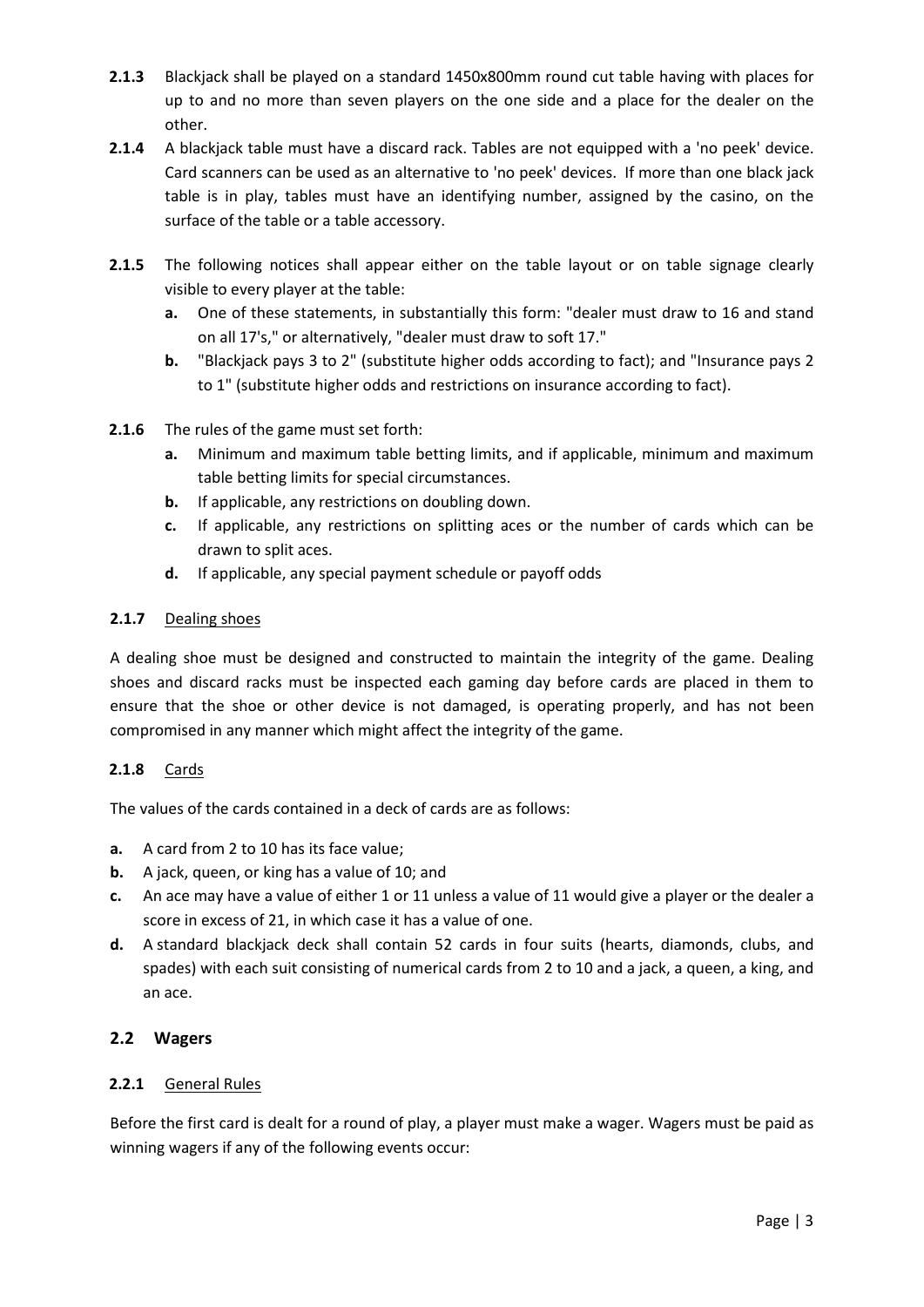- **a.** The sum of the values of the player's cards is 21 or less and the sum of the values of the dealer's cards is more than 21;
- **b.** The sum of the values of the player's cards exceeds the sum of the values of the dealer's cards, and the sum of the values of neither the player's cards nor the dealer's cards exceed 21; or
- **c.** The player has blackjack and the dealer does not.
- **d.** Wagers will be lost whenever the player does not hold a winning hand, except when the value of the player's hand is equal to the value of the dealer's hand. The dealer will collect all losing wagers, except in the case of irregularities.

Except when splitting pairs, doubling down, or making an insurance wager, no wager may be increased, decreased, or withdrawn after the first card of a round has been dealt. All wagers at blackjack must be made in accordance with the gaming software from the player's available funds.

No wager shall be accepted by the system, increased or cancelled after the timer of the system has beeped indicating that the time for placing bets is over. At this stage the dealer calling the game shall announce "No More Bets". "No More Bets" shall be announced prior to the first card being drawn from the shoe.

After the last card is scanned and the result of the round is announced by the Dealer, the system automatically takes care for the wagers on the table the system shall collect all losing wagers and pay all winning wagers.

- **a.** A minimum and maximum wager permitted is shown on the screen of the game.
- **b.** Each player shall be responsible for the correct placement of their wager or wagers.
- **c.** A wager may be rejected by the system prior to the cards being dealt due to it not placed on time, not meeting the minimum or maximum requirements or a failure to communicate with the gaming server.

## 2.2.2 Push and Exceptions

A wager is void and returned to the player when the sum of the value of the player's cards is equal to the sum of the value of the dealer's cards or when both the dealer and the player have blackjacks. A player's wager is lost if the dealer has a blackjack and the sum of the value of the player's cards is 21 and not a blackjack. A player's wager is lost when the values of both the player's cards and the dealer's cards exceed 21.

## **2.2.3** Payout of wagers

- **a.** Winning wagers will be paid at odds of at least one to one with the exception of blackjack, which will be paid at odds of at least three to two.
- **b.** When both the dealer and player's hand totals are equal, it is called push; neither wins nor loses.
- **c.** If the player's hand total exceeds 21, he or she busts and loses his or her bet.

## **2.2.4** Handling of wagers

After a wager on the insurance line, a wager to double down, or a wager to split pairs has been confirmed by the game software, no player may handle, remove, or alter the wagers until the player's hand has been settled by the software.

#### **2.2.5** Insurance wagers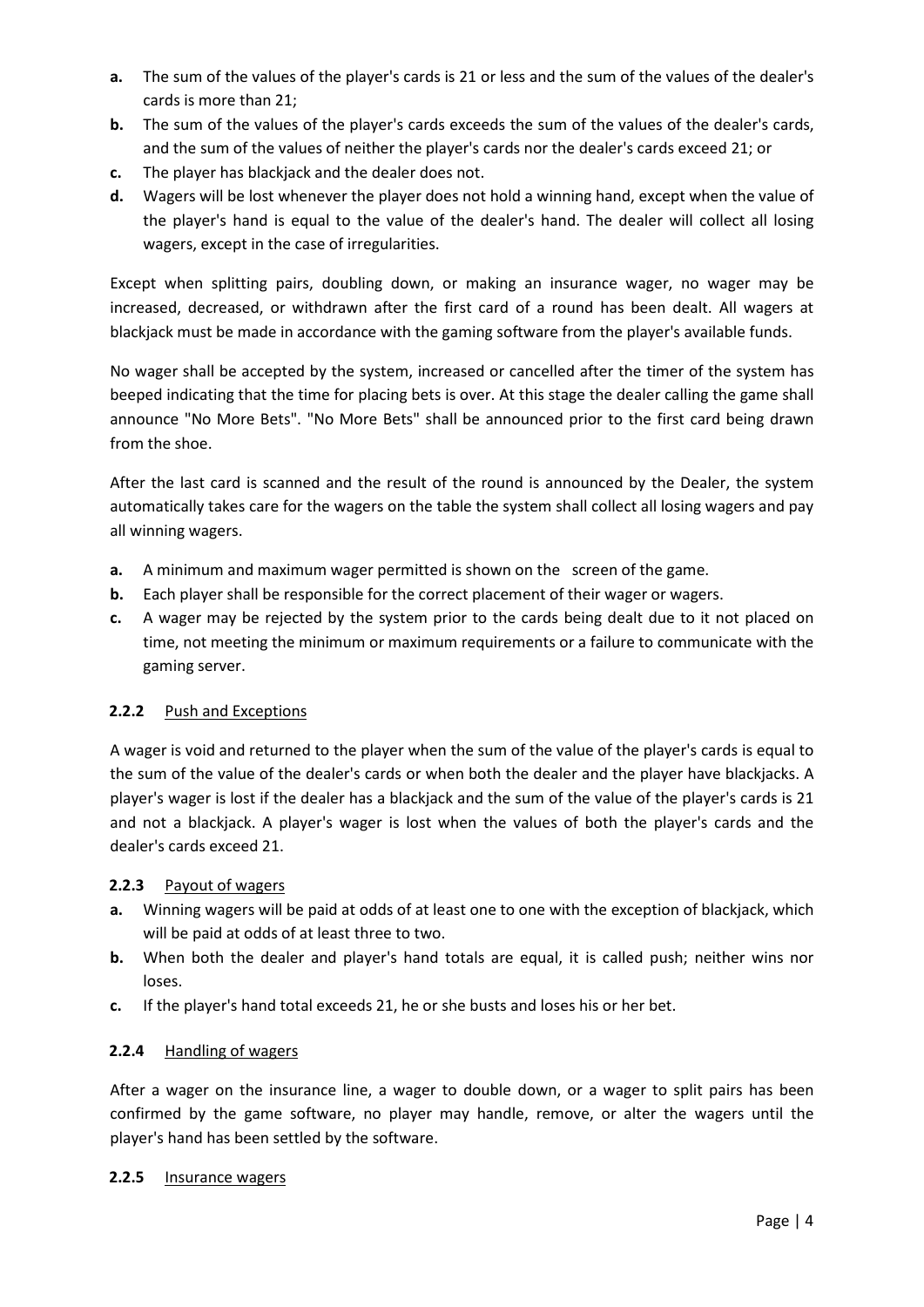If the first card dealt to the dealer is an ace, a player may make an insurance bet which wins if the dealer's hole card is a king, queen, jack, or ten and loses if the dealer's hole card is an ace, two, three, four, five, six, seven, eight, or nine. An insurance bet is made by placing a wager in an amount not more than half the amount staked on the player's initial wager. A player may bet an amount in excess of half the initial wager to the next unit that can be wagered, if because of the value of chip denominations, half the initial wager cannot be bet.

Insurance wagers must be placed immediately after the second card is dealt to each player, after the dealer's card is exposed, and before any additional cards, beyond the second card, are dealt to the dealer.

All winning insurance wagers must be paid at odds of two to one. All losing insurance wagers must be collected by the software immediately after the dealer checks the hole card for blackjack.

## **2.2.6** Doubling down

A casino may allow a player to double down on the player's hand, which is to make an additional wager, not exceeding the player's original wager, on the first two cards dealt to the player, or the first two cards of any split pair. One additional card only must be dealt to the hand on which the player has elected to double down. If a dealer obtains blackjack after a player doubles down, the dealer must collect only the amount of the original wager of the player and shall not collect the additional amount wagered in doubling down.

## **2.2.7** Splitting Pairs

If the first two cards dealt to a player are identical in value, the player may split the hand into two separate hands by making a wager on the second hand equal to the player's original wager. If a player splits pairs, the dealer must deal a second card to the first hand so formed and must complete the player's decisions on that hand before dealing cards to the second hand. After an additional card is dealt to a split pair, the player must stand, draw or double down. A player may not split pairs, including pairs of aces more than once. Player splitting aces will have only one card dealt to each ace. In the event of splitting aces where the player gets a second card with a value of 10, it will count as 21 and not Black Jack.

# **2.3 Card handling and manipulation**

## **2.3.1** Inspection and presentation of cards

After receiving the cards at the table, the dealer must sort and inspect the cards. The dealer must ensure that the decks are complete, and that no cards are flawed, scratched, or marked in any way.

The dealer must spread out the cards, faced upward on the table, by deck, according to suit, and in sequence, in such a manner that each individual card can be identified. The casino surveillance system shall video record this process.

The dealer must inspect, present, shuffle, and place the cards into a shoe, if a shoe is to be used, only at the blackjack table where the cards will be dealt.

Any time cards have been removed from the playing surface of a blackjack table and are subsequently returned to any table for play, the dealer must re-inspect and present the cards in the manner described above.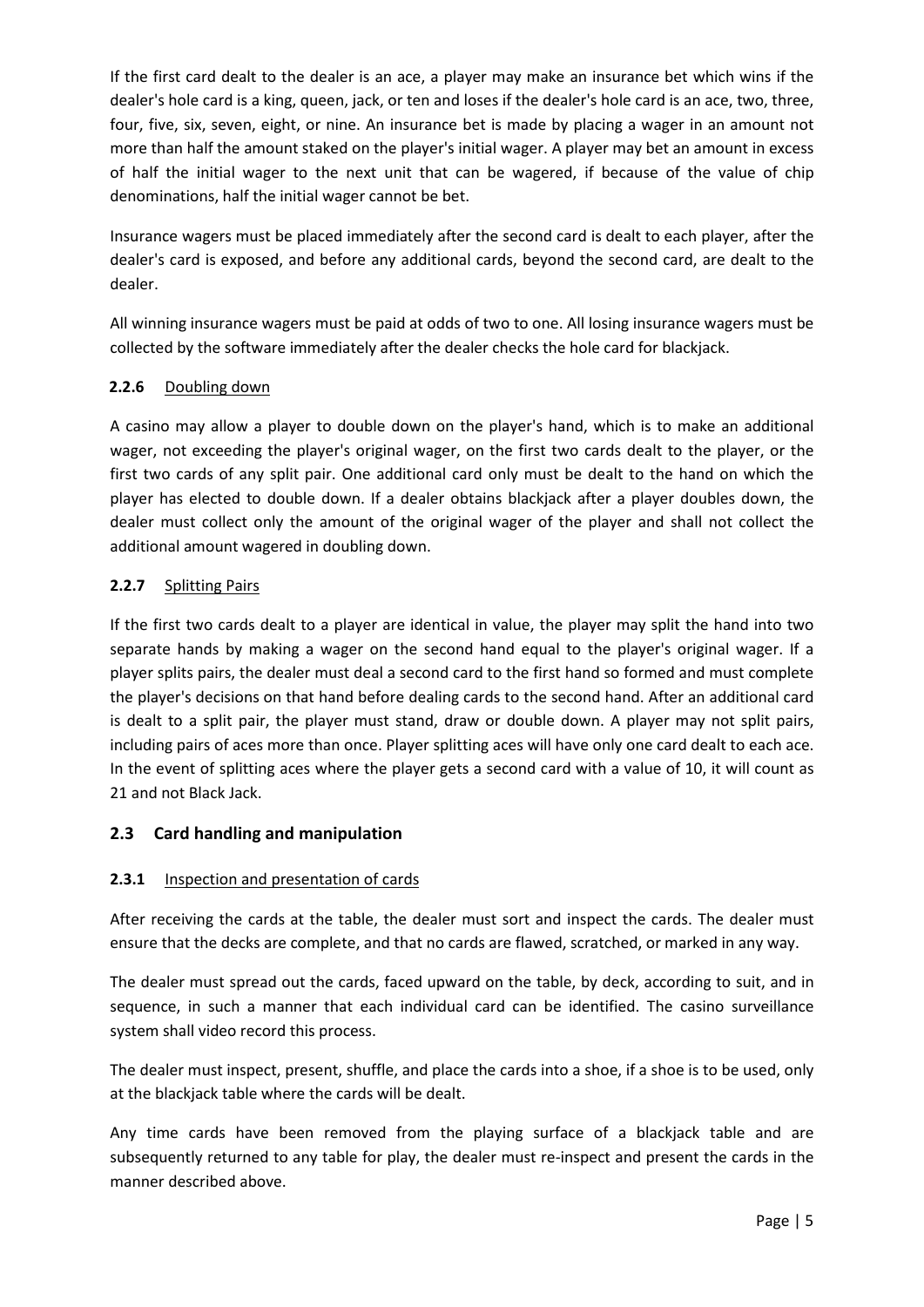## **2.3.2** The shuffle and reshuffle

Following presentation and inspection of cards, the dealer must turn the cards face downward on the table, mix them thoroughly using a "wash" or similar technique, shuffle them, and then stack them.

After each stack of cards is dealt, the dealer must reshuffle the cards so that they are randomly intermixed. A reshuffle of the cards must take place at the conclusion of the hand during which the cutting card is reached.

At the discretion of the casino, the dealer may reshuffle the cards after the conclusion of any hand.

### **2.3.3** Cut

- **a.** After the cards have been shuffled, the dealer must personally cut the cards.
- **b.** The person cutting the cards must cut the cards by placing the cutting card in the stack.
- **c.** Once the cutting card has been inserted, the dealer must take all cards in front of the cutting card and place them on the back of the stack.
- **d.** If a shoe is used, the cutting card must be reinserted into the stack of cards at any position desired by the player and the cards must then be placed into the dealing shoe for the beginning of play.
- **e.** The cutting card shall be placed one deck from the back of the shoe.

#### **2.3.4** Procedure for Dealing Cards

Cards may be dealt from a dealing shoe specifically designed for the purpose and located on the table to the left of the dealer. A dealer must remove cards from the shoe or the deck and then place them on the appropriate area of the layout.

At the beginning of a round of play, the dealer must, starting with the first player to the dealer's left and continuing clockwise around the table, deal the cards in the following order:

- **a.** One card face upward to each player who has made a wager;
- **b.** One card face downward or upward to the dealer;
- **c.** A second card, face upward to each player who has made a wager; and
- **d.** A second card faces downward to the dealer.

#### **2.3.5** Burn Procedure

At the discretion of the casino, the dealer may burn one or more cards. A new dealer who comes to the table may also burn one or more cards before the new dealer deals cards to the players. At the discretion of a casino, the burn cards may be disclosed upon request.

At the discretion of the house the dealer may burn one or more cards. Cards will be burned in the following situations:

- **a.** After each shuffle six cards are burned
- **b.** Game errors, after Pitboss approval, three cards are burned
- **c.** After each shuffle six cards are burned

#### **2.3.6** The Play

**a.** After two cards have been dealt to each player and to the dealer, each player must double down, split pairs, stand, hit, or make an insurance wager.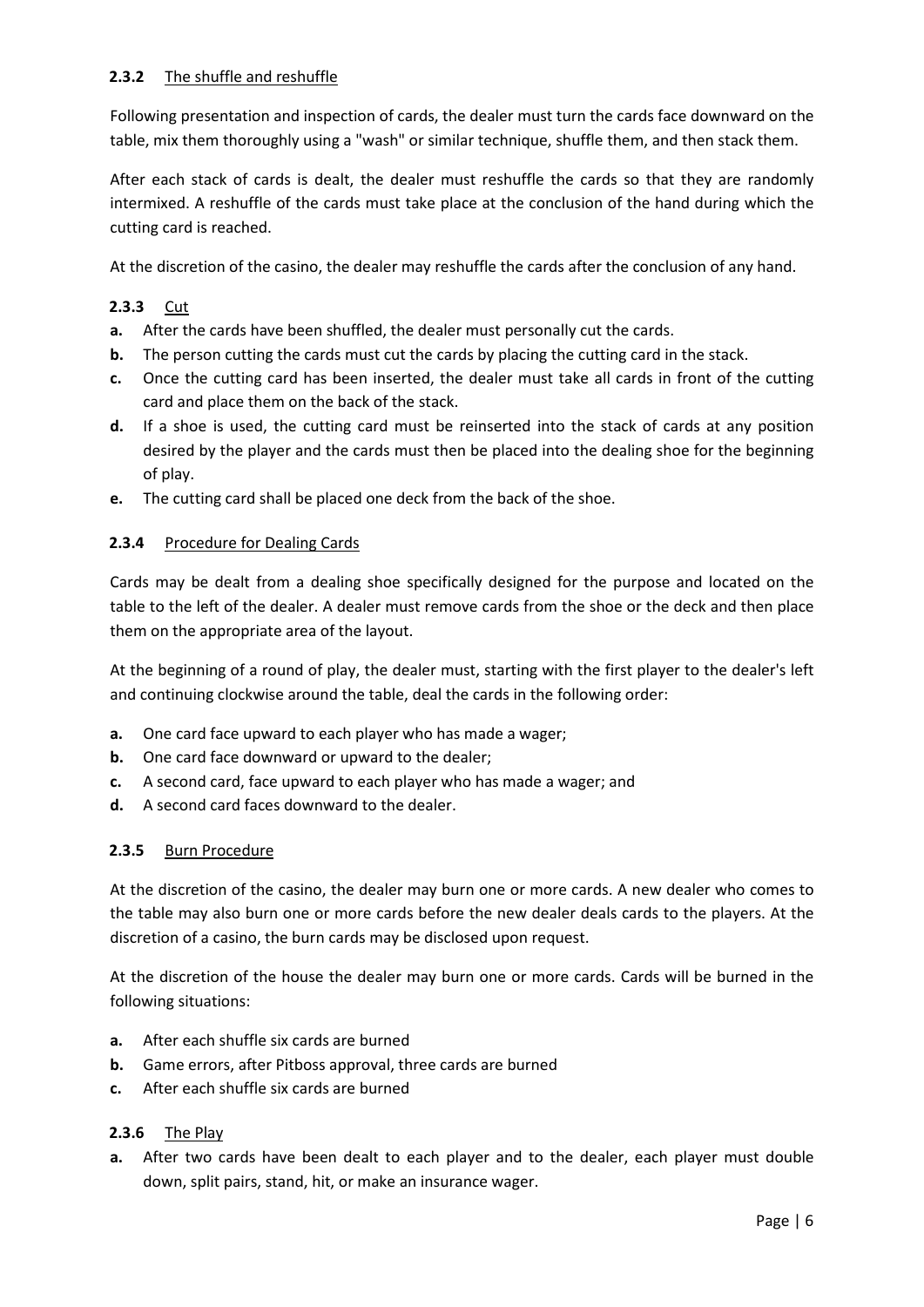- **b.** A player must indicate their intention by selecting the appropriate action through the software controls for the game on the player's computer interface with the game.
- **c.** The dealer must wait for a software signal of intention of the player before dealing additional cards to the player or before moving on to the next player, unless the player's card count is exactly twenty-one or exceeds twenty-one in which case the software will signal the dealer to move onto the next play. If there is no response from the player's side or the response time assigned to the player by the casino the dealer will be indicated by the software to move on to the next player without action on the earlier player's hand.

## **2.3.7** The Pickup

At the conclusion of a round of play, all cards on the layout must be picked up by the dealer so that they can be readily arranged to indicate each player's hand in case of question or dispute. Each dealer must consistently pick cards up in only one direction during any shift. The dealer must first pick up her cards and use them to pick up the players cards adding to the stack in her hand in opposite order of the initial deal direction or from right to left in such a manner that the dealer's cards will be located on the bottom of the discard stack when placed in the discard rack. After the pickup, all players' cards and the dealer's cards must be placed in the discard rack.

## **2.3.8** Dealer's Hole Card

The dealer may not look at, expose, nor permit the exposure of the face of the dealer's hole card until after all cards requested by the players have been dealt to them unless the dealer's face up card is an ace. If the dealer's face up card is an ace, the software will offer players the choice to buy insurance after the selected time for the operation is over the dealer will be signalled by the software to check if the hole card makes Blackjack.

## **2.4 Prohibited acts**

**2.4.1** No casino or other person may remove, add, or alter any cards except as provided by this rule, and no dealer or other employee of the casino shall permit any person to engage in such activity.

**2.4.2** The dealer shall not look at, nor expose to any person, the face of a card before it is dealt.

**2.4.3** No dealer or pit boss shall advise a player about game strategy nor recommend the proper play of a hand whilst the player has a wager still pending on the outcome of the hand.

## **2.4.4** Drawing of additional cards by players and dealers

A player may elect to draw additional cards if the player's hard point count total is less than 21. A player with blackjack or a hard or soft point count total of 21 may not be offered additional cards by the software.

A dealer must draw additional cards to the dealer's hand as signalled by the software until the dealer has 17 or more.

A dealer may not draw additional cards to the dealer's hand, regardless of the point count, if decisions have been made on all players' hands and the point count of the dealer's hand will have no effect on the outcome.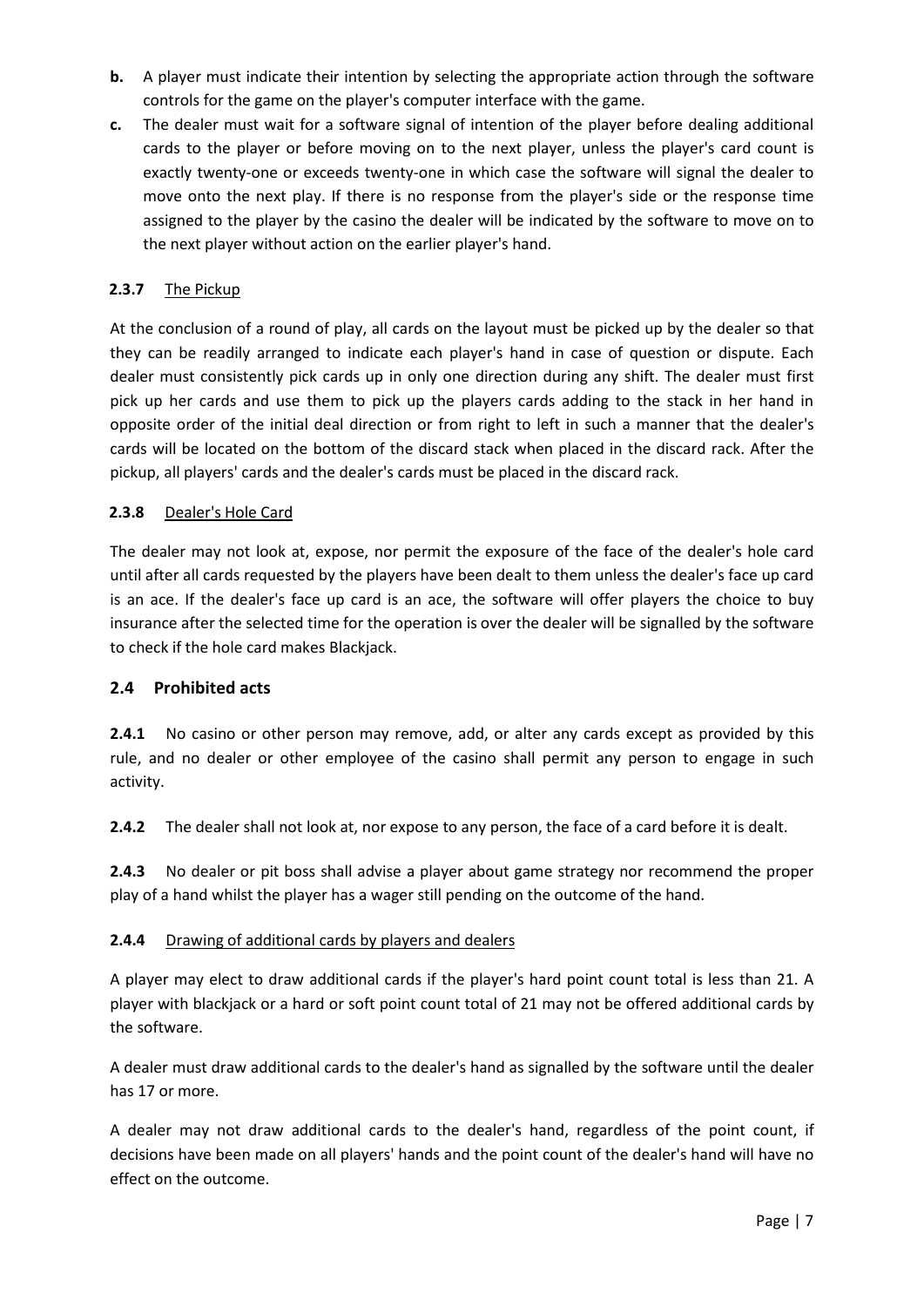**2.4.5** It is only permitted for a player to wager on one hand per account.

## **2.5 Special betting feature**

### **2.5.1** Bet behind Blackjack

Bet behind is a popular practice in some casinos and it allows for more players to enjoy the game even when they haven't found a place in a regular 7 players seating arrangement. Bet behind allows for more than one player to bet on the same hand of blackjack. While only one player controls the hand, additional players can make bets behind him. They will be paid off if the controlling player wins. While only 7 players would still be able to enjoy the full blackjack experience, any player waiting for a seat to become available can start betting behind the main players whilst they wait.

### **2.5.2** Key rules of bet behind:

- Players should be able to choose any already occupied seat to bet behind.
- Players can bet behind as long as there are 1 or more players seated and playing at the table.
- Bet behind will not be available to already seated players, and players betting behind are not allowed to take a seat and bet behind at the same time.
- Bet behind players will be able to make all bets up to the launch of the 'No more bets' message.
- Bets will be automatically sent for bet behind players. (No Confirm button)
- There will not be any limit on the number of players that can bet behind on a particular seat.
- Only the seated player can make decisions like hit, stand, split and double down except in the case of insurance.
- Insurance will be offered to all the players including bet behind players.
- Just as in a land-based Casino, chat will not be available for players playing behind.
- The player betting behind must decide what the system should do in all game decision situations via a message that appears when the player makes the first bets. The player that bets behind has two options:
	- **a.** Double the bets (follow the seated player's split and double downs)
	- **b.** Not to double the bets

If the BB player chooses to double the bets he will automatically do everything like the main player (double down and split).

If the BB player chooses **not** to double the bets and the main player does a split, the main players' right hand will be considered as the BB players one and only hand.

The player will not be asked twice about it during one session. If the player leaves the game and then returns, thereby starting a new session, the player will have the message displayed again and the result will be recorded for the new session.

#### [To the top](#page-0-1)

# <span id="page-7-0"></span>**3. BACCARAT GAME RULES**

## **3.1 Game Overview**

Two hands are dealt in Baccarat - The Banker's hand and the Player's hand. Prior to each deal, the player wagers on whether the Player's hand or the Banker's hand will be closest to a total of 9. The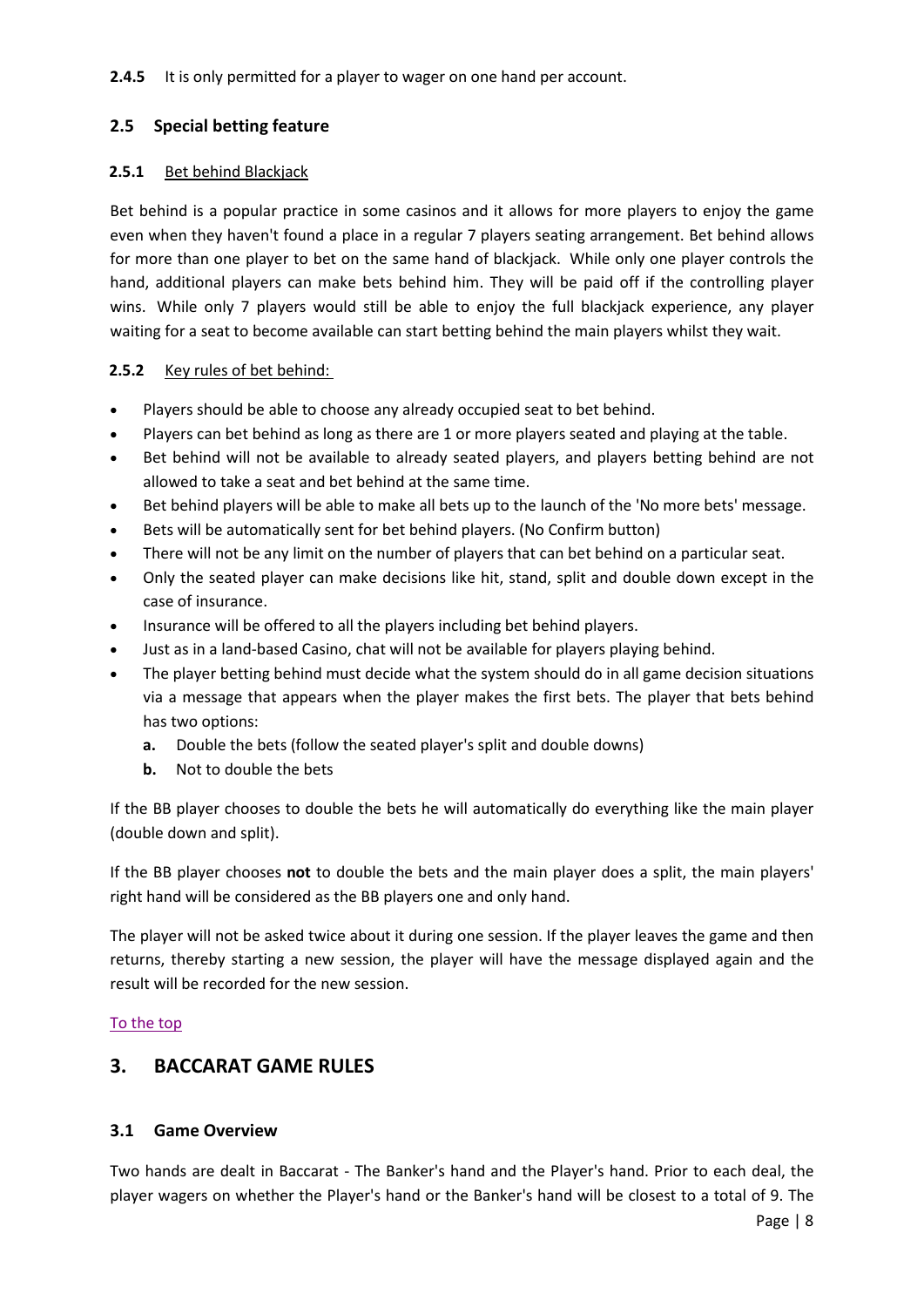player also has the option to wager on a tie (i.e. both the banker's and player's hands total the same). 8 decks of 52 cards are used.

# **3.2 How to Play**

Select the amount you would like to wager on a given hand by clicking the left mouse button on a chip and dragging it and dropping it on the "Player", "Banker" or "Tie" sections of the gaming table.

To specify a bet that does not equal to an existing chip denomination, simply click on another chip denomination after placing your previous chip on the table. For example, to bet \$30, click and drag the \$25 chip and place it on the table, then click and drag the \$5 chip and drop it on top of the \$25 chip. Your total bet will be displayed in the "Current Bet" window.

You may repeat your last bet by clicking on the "Last Bet" button. You MUST click the "Place Bet" button after you've finished dragging and dropping chips for the bets to be registered and valid.

If you place a wager that is lower than the minimum table bet limit, or higher than the table maximum, your bet amount will automatically be rejected by our servers. After each player has pressed the "Place Bet" button and/or the betting time period has expired, the Player and Banker are dealt two cards.

All tens and picture cards are worth zero, aces are worth 1, and all other cards are worth their face value. If the value of cards exceeds 9, then the value is adjusted by subtracting 10 from the total.

Example:

Hand + Hand = Total

 $9 + 7 = 16 = 6$ 

 $5 + 5 + 5 = 15 = 5$ 

10 + 9 = 19 = **"Natural" 9**

After the first two cards are dealt to both the Player and Banker, a third additional card may be dealt but the player does not ask for a third card. All additional cards are subject to a "Third Card Rule". No hand receives more than three cards.

When the Player and Banker hands equal the same total, the hand is declared a Tie and all bets (other than Tie bets) for that game are voided. If the value of the cards in either the Player's Hand or the Banker's Hand is an 8 or a 9 (a "natural") after receiving their initial two cards then no more cards shall be dealt to either hand.

If the value of the cards in either hand on the first two cards is 0 to 7 inclusive, the hands shall draw in accordance with the "Third Card Rules".

# **3.3 Third Card Rules**

# **3.3.1** If the Player's two cards total:

Player's Hand Draw?

0-5 Player's hand must draw